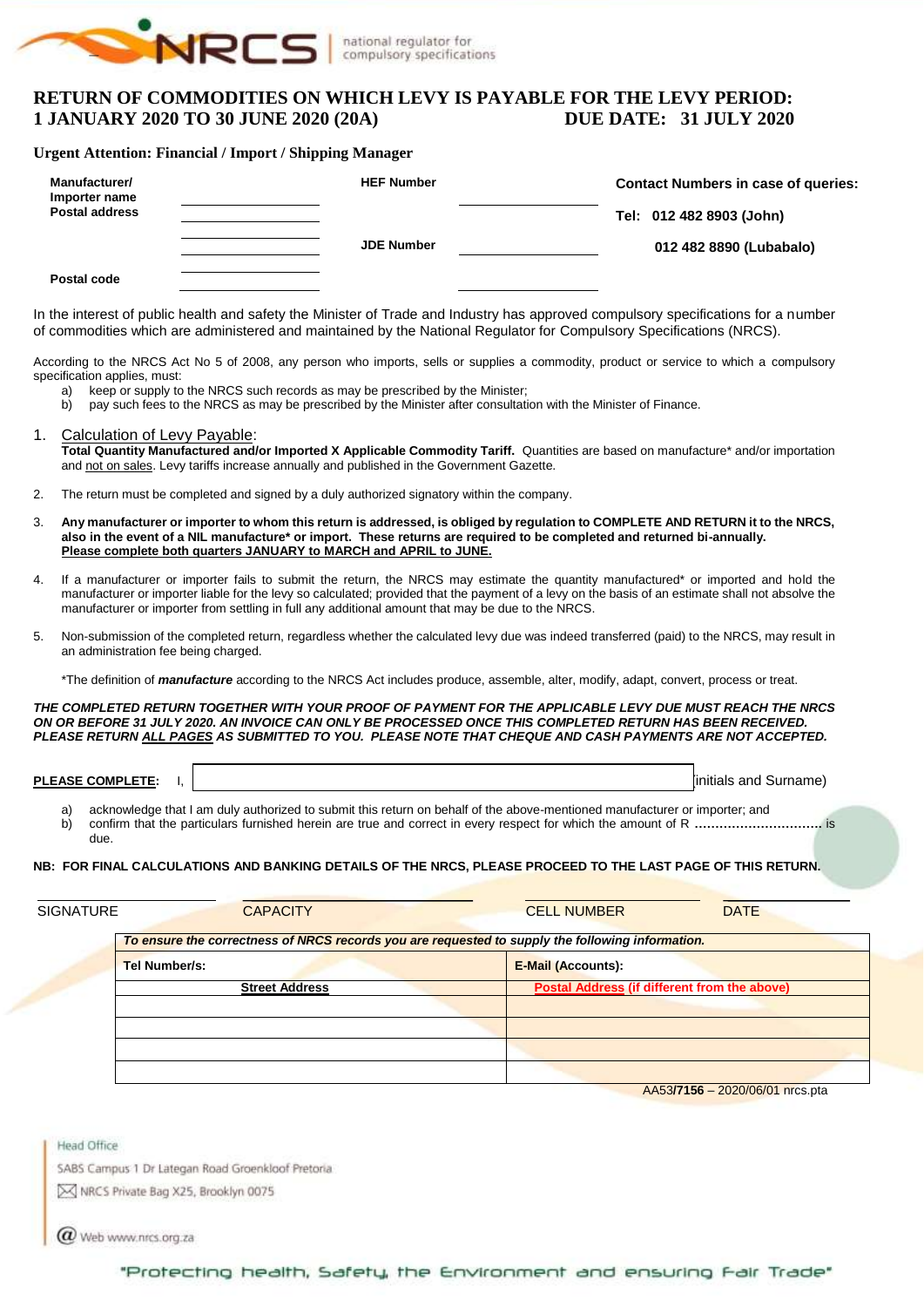#### **7156 / January to June 2020 (20A)**

|        |                                                                                                                                                |                                               |                                    | <b>MOTOR VEHICLES</b>                  |                                    |              |      |               |              |             |
|--------|------------------------------------------------------------------------------------------------------------------------------------------------|-----------------------------------------------|------------------------------------|----------------------------------------|------------------------------------|--------------|------|---------------|--------------|-------------|
| Code   | Description of commodity                                                                                                                       | <b>Ouantity</b><br>Manufactured<br>Jan to Mar | Quantity<br>Imported<br>Jan to Mar | Quantity<br>Manufactured<br>Apr to Jun | Quantity<br>Imported<br>Apr to Jun | <b>Total</b> | Unit | <b>Tariff</b> | Levy payable |             |
| 85200  | (VC 8024)<br>Category N1 (Light Commercial Vehicles)                                                                                           |                                               |                                    |                                        |                                    |              | Item | R 20,60       |              |             |
| 85211  | Category N2 and N3 (Heavy Commercial Vehicles)<br>(VC 8025)                                                                                    |                                               |                                    |                                        |                                    |              | Item | R 299,65      |              |             |
| 85222  | Category M1 (Passenger Vehicles)<br>(VC8022)                                                                                                   |                                               |                                    |                                        |                                    |              | Item | R 20,38       |              |             |
| 85233  | (VC 8023)<br>Category M2 (Buses)                                                                                                               |                                               |                                    |                                        |                                    |              | Item | R 331,95      |              |             |
| 852333 | (VC 8023)<br>Category M3 (Buses)                                                                                                               |                                               |                                    |                                        |                                    |              | Item | R 331,95      |              |             |
| 85244  | Category O1 - Trailers, GVM not exceeding 750 kg<br>(VC 8026)                                                                                  |                                               |                                    |                                        |                                    |              | Item | R 35,81       |              |             |
| 85255  | Category O2 - Trailers, GVM 750 kg up to 3 500 kg (VC 8026)                                                                                    |                                               |                                    |                                        |                                    |              | Item | R 35,81       |              |             |
| 85266  | Category O3 -Trailers, GVM 3 500 kg up to 10 000 kg<br>(VC 8027)                                                                               |                                               |                                    |                                        |                                    |              | Item | R 130,24      |              |             |
| 85267  | Category O4 - Trailers, GVM exceeding 10 000 kg<br>(VC 8027)                                                                                   |                                               |                                    |                                        |                                    |              | Item | R 130,24      |              |             |
| 85277  | Custom built Bodies and Modifications/ Conversions<br>(VC 8023)<br>for vehicles in category M2 (Buses)                                         |                                               |                                    |                                        |                                    |              | Item | R 331,95      |              |             |
| 852777 | Custom built Bodies and Modifications/Conversions<br>(VC 8023)<br>for vehicles in category M3 (Buses)                                          |                                               |                                    |                                        |                                    |              | Item | R 331,95      |              |             |
| 85366  | Agricultural Tractors (Slow Moving Vehicles)<br>(VC 8057)                                                                                      |                                               |                                    |                                        |                                    |              | Item | R 225,94      |              |             |
| 85377  | Custom built Bodies and Modifications/Conversions<br>for category M1 and N1 (Light Passenger and<br>Commercial Vehicles)<br>(VC8022 & VC 8024) |                                               |                                    |                                        |                                    |              | Item | R 15,44       |              |             |
| 85388  | Custom built Bodies and Modifications/Conversions<br>for category N2 (Heavy Commercial Vehicles)<br>(VC 8025)                                  |                                               |                                    |                                        |                                    |              | Item | R 30,88       |              |             |
| 85399  | Custom built Bodies and Modifications/Conversions<br>(VC 8025)<br>for category N3 (Heavy Commercial Vehicles)                                  |                                               |                                    |                                        |                                    |              | Item | R 42,86       |              |             |
| 85400  | Motor Cycles $L1 - L7$<br>(VC 9098)                                                                                                            |                                               |                                    |                                        |                                    |              | Item | R 61,01       |              |             |
|        |                                                                                                                                                |                                               |                                    |                                        |                                    |              |      |               |              | Page 3 of 5 |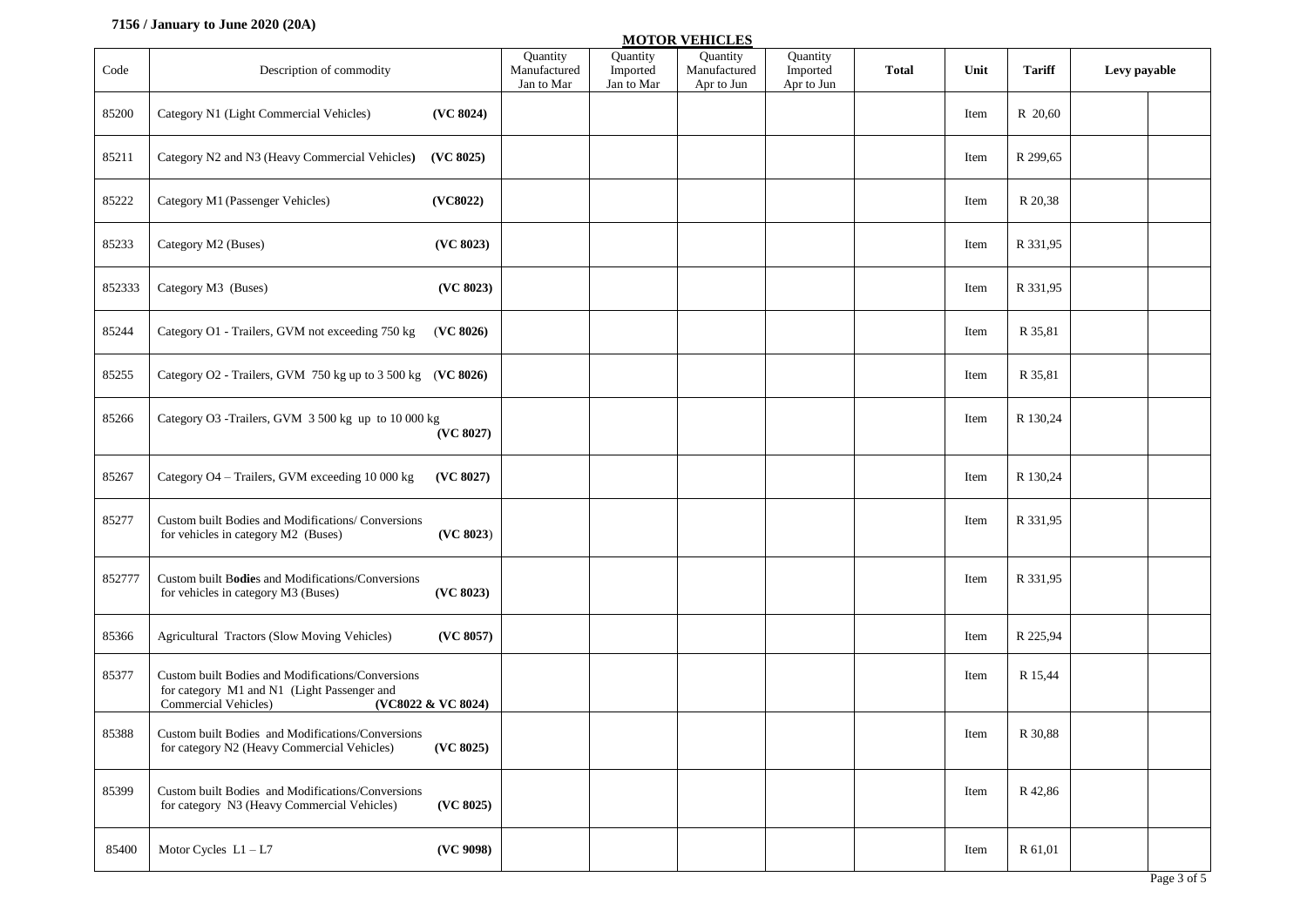#### **REPLACEMENT BRAKE / FRICTION MATERIAL – MOTOR VEHICLES**

| Code | Description of commodity                                                                                                                             | Quantity<br>Manufactured<br>Jan to Mar | Quantity<br>Imported<br>Jan to Mar | Quantity<br>Manufactured<br>Apr to Jun | Quantity<br>Imported<br>Apr to Jun | <b>Total</b> | Unit     | <b>Tariff</b>      | Levy payable |  |
|------|------------------------------------------------------------------------------------------------------------------------------------------------------|----------------------------------------|------------------------------------|----------------------------------------|------------------------------------|--------------|----------|--------------------|--------------|--|
| 8528 | Replacement disc brake pad for categories M1 and N1<br>(VC 8053)<br>road vehicles (including minibuses)                                              |                                        |                                    |                                        |                                    |              | Axle set | R <sub>0</sub> .77 |              |  |
| 8534 | Replacement disc brake pad for categories M2<br>(excluding minibuses) M3, N2, N3 O2 O3 and<br>(VC 8053)<br>O <sub>4</sub> road vehicles              |                                        |                                    |                                        |                                    |              | Axle set | R8,66              |              |  |
| 8530 | Replacement roll-stock friction material for categories<br>M, N and O road vehicles (including minibuses)<br>(VC 8053)                               |                                        |                                    |                                        |                                    |              | Per 1 m  | R <sub>0</sub> .64 |              |  |
| 8529 | Replacement brake shoe friction material segment<br>for categories M, N and O road vehicles,<br>(VC 8053)<br>and minibuses                           |                                        |                                    |                                        |                                    |              | Segment  | R <sub>0.23</sub>  |              |  |
| 8535 | Replacement brake shoe friction material segment<br>for categories M2 (excluding minibuses),<br>(VC 8053)<br>M3, N2, N3, O2, O3 and O4 road vehicles |                                        |                                    |                                        |                                    |              | Segment  | R <sub>0</sub> ,71 |              |  |

#### **REPLACEMENT LIGHTS & SAFETY GLASS – MOTOR VEHICLES**

| Code | Description of commodity                                                    | Quantity<br>Manufactured<br>Jan to Mar | Quantity<br>Imported<br>Jan to Mar | Quantity<br>Manufactured<br>Apr to Jun | Quantity<br>Imported<br>Apr to Jun | <b>Total</b> | Unit | <b>Tariff</b>      | Levy payable |  |
|------|-----------------------------------------------------------------------------|----------------------------------------|------------------------------------|----------------------------------------|------------------------------------|--------------|------|--------------------|--------------|--|
| 8610 | (VC 8050)<br>Replacement secondary lights for motor vehicles                |                                        |                                    |                                        |                                    |              | Item | R <sub>2</sub> ,40 |              |  |
| 8611 | (VC 8049)<br>Replacement headlights for motor vehicles                      |                                        |                                    |                                        |                                    |              | Item | R3,66              |              |  |
| 8612 | Replacement incandescent lamps for motor vehicles (VC 8048)                 |                                        |                                    |                                        |                                    |              | Item | R <sub>0,15</sub>  |              |  |
| 8615 | (VC 8048)<br>Replacement halogen lamps for motor vehicles                   |                                        |                                    |                                        |                                    |              | Item | R <sub>0</sub> ,31 |              |  |
| 8613 | Replacement safety glass (laminated) for use in road vehicles<br>(VC 8051)  |                                        |                                    |                                        |                                    |              | Item | R3,66              |              |  |
| 8614 | Replacement safety glass (toughened) for use in motor vehicles<br>(VC 8051) |                                        |                                    |                                        |                                    |              | Item | R2,40              |              |  |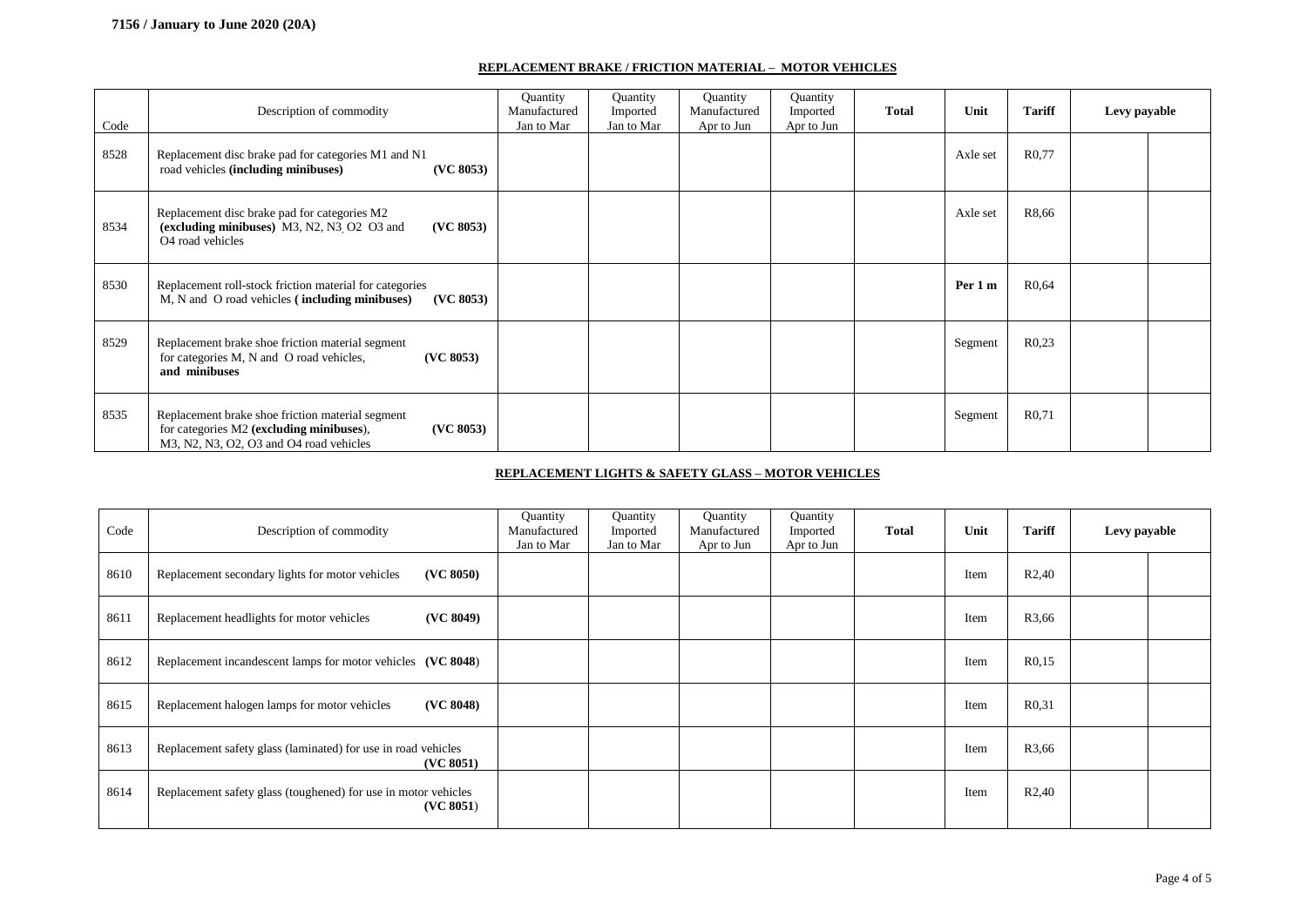#### **MOTORING REQUISITES**

### **PLEASE NOTE: TOTAL QUANTITY TO BE ROUNDED OFF TO THE NEXT FULL UNIT (e.g. 45 liters of 100 liter = 1 UNIT)**

| Code | Description of commodities                                                                     | Quantity<br>Manufactured<br>Jan to Mar | Quantity<br>Imported<br>Jan to Mar | Quantity<br>Manufactured<br>Apr to Jun | Quantity<br>Imported<br>Apr to Jun | <b>Total</b> | Unit           | <b>Tariff</b>      | Levy payable |  |
|------|------------------------------------------------------------------------------------------------|----------------------------------------|------------------------------------|----------------------------------------|------------------------------------|--------------|----------------|--------------------|--------------|--|
| 3610 | (VC 8013)<br>Hydraulic brake and clutch fluid                                                  |                                        |                                    |                                        |                                    |              | 100 liter      | R8,78              |              |  |
| 3611 | Ball type couplings and towing brackets for<br>towing caravans and light trailers<br>(VC 8065) |                                        |                                    |                                        |                                    |              | Item           | R3,74              |              |  |
| 8210 | (VC 8033)<br>Child restraining devices for use in motor vehicles                               |                                        |                                    |                                        |                                    |              | Item           | R <sub>12,76</sub> |              |  |
| 8410 | Elastomeric cups and seals for hydraulic brake<br>(VC 8080)<br>$systems - Loose$               |                                        |                                    |                                        |                                    |              | <b>Per 100</b> | R9.52              |              |  |
| 8411 | Elastomeric cups and seals for hydraulic brake<br>(VC 8080)<br>systems - kit form              |                                        |                                    |                                        |                                    |              | Per Kit        | R <sub>0</sub> ,42 |              |  |
| 8510 | (VC 8016)<br>Safety helmets for motor cyclists                                                 |                                        |                                    |                                        |                                    |              | Item           | R4,28              |              |  |

#### **TYRES**

| Code | Description of commodities                                          | Ouantity<br>Manufactured<br>Jan to Mar | Quantity<br>Imported<br>Jan to Mar | <b>Quantity</b><br>Manufactured<br>Apr to Jun | Quantity<br>Imported<br>Apr to Jun | <b>Total</b> | Unit | <b>Tariff</b>      | Levy payable |  |
|------|---------------------------------------------------------------------|----------------------------------------|------------------------------------|-----------------------------------------------|------------------------------------|--------------|------|--------------------|--------------|--|
| 8230 | New tyres - for passenger vehicles and their trailers<br>(VC 8056)  |                                        |                                    |                                               |                                    |              | Item | R <sub>0</sub> .31 |              |  |
| 8231 | New tyres - for commercial vehicles and their trailers<br>(VC 8059) |                                        |                                    |                                               |                                    |              | Item | R <sub>0</sub> ,42 |              |  |